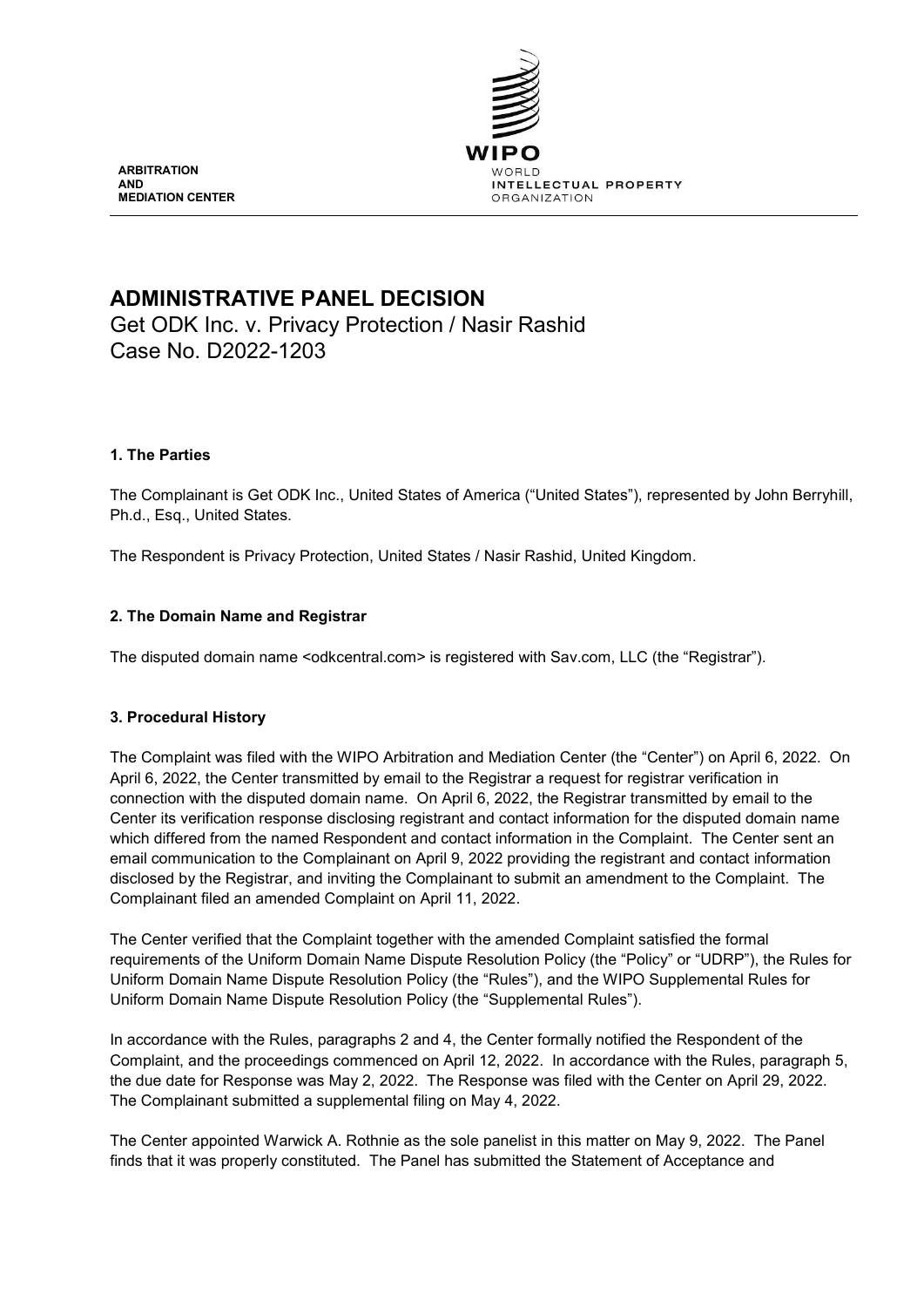Declaration of Impartiality and Independence, as required by the Center to ensure compliance with the Rules, paragraph 7.

# **4. Factual Background**

The Complainant is a provider of open-source software, in particular a software package known as ODK.

ODK is a set of tools for distributed data capture especially the development of form-based applications for use on mobile devices. The ODK software is used to build forms to collect text and numbers, GPS traces, scan barcodes, and can play video. The ODK software can be used to create web forms and submissions which can be synchronized when connections are available or restored. A particular feature is the ability to use it, or applications developed with it, to collect data in environments where there is no or limited network access for later synchronization upon return to base or when network access is restored.

The ODK software package includes a number of components. These include a server application, ODK Central; ODK Build, a drag and drop form designer; a data collection client, ODK Collect, an Android app for filling out forms; ODK Briefcase, a Java application for fetching and pushing forms; and ODK Cloud, which is the Complainant's official managed hosting service, a paid service.

The Complainant makes its software available from the website at "www.getodk.org".

The software tools were originally developed and released by the Complainant's predecessor some 13 years ago under the name Open Data Kit. A second fork or variant also developed and in July 2020, a memorandum of understanding was reached with the team developing the second fork to rationalise the branding whereby it was agreed that the Complainant's version would be identified as ODK and the other team's version would be identified as ODK-X.

The first public beta of ODK Central was announced to the community in September 2018. The first nonbeta version was released on August 3, 2020

According to the Complaint, the Complainant's software has been used under the name ODK by aid and government organisations in disaster relief operations including most recently in Poland to process refugees from the Ukrainian conflict. According to information published by the American Red Cross, the Complainant's ODK software had some 2,500,000 users in the last year and was being used by the Red Cross Red Crescent network on some 12,000 devices in Southern Asia, and East and West Africa. The World Health Organisation has been using the ODK software since 2015 in the development and testing of its malaria vaccine, the official launch of which was announced on October 5, 2021.

In October 2020, the United States Centers for Disease Control and Prevention (the CDC) included the ODK software in its Guide to Global Digital tools for COVID-19 Response. In addition to the use of the software in the World Health Organization's malaria trial, the CDC's guide reported that 85,000 teachers in Honduras were using the ODK software to monitor and report on the progress of some 1.8 millions students. Seventy thousand enumerators were using the ODK software in Nigeria in food supply chains. Other applications were reported in Somalia, South Sudan, Niger, Kenya, the Philippines, Zimbabwe, Burundi, and Rwanda.

The software is open-source software but made available on terms that require users to comply with Branding Guidelines. The Branding Guidelines include terms that:

"Domain names, websites, and social media: Proper use of our Marks on websites to name or accurately describe ODK's products, services or technology is permitted. The use of our Marks should not be misleading or likely to cause confusion as to whether the web site is affiliated with ODK or whether the products, services or technology are offered by ODK. ODK reserves the right to request you to remove our mark from your domain name, web site, account name, or publication if we deem its use to be inappropriate.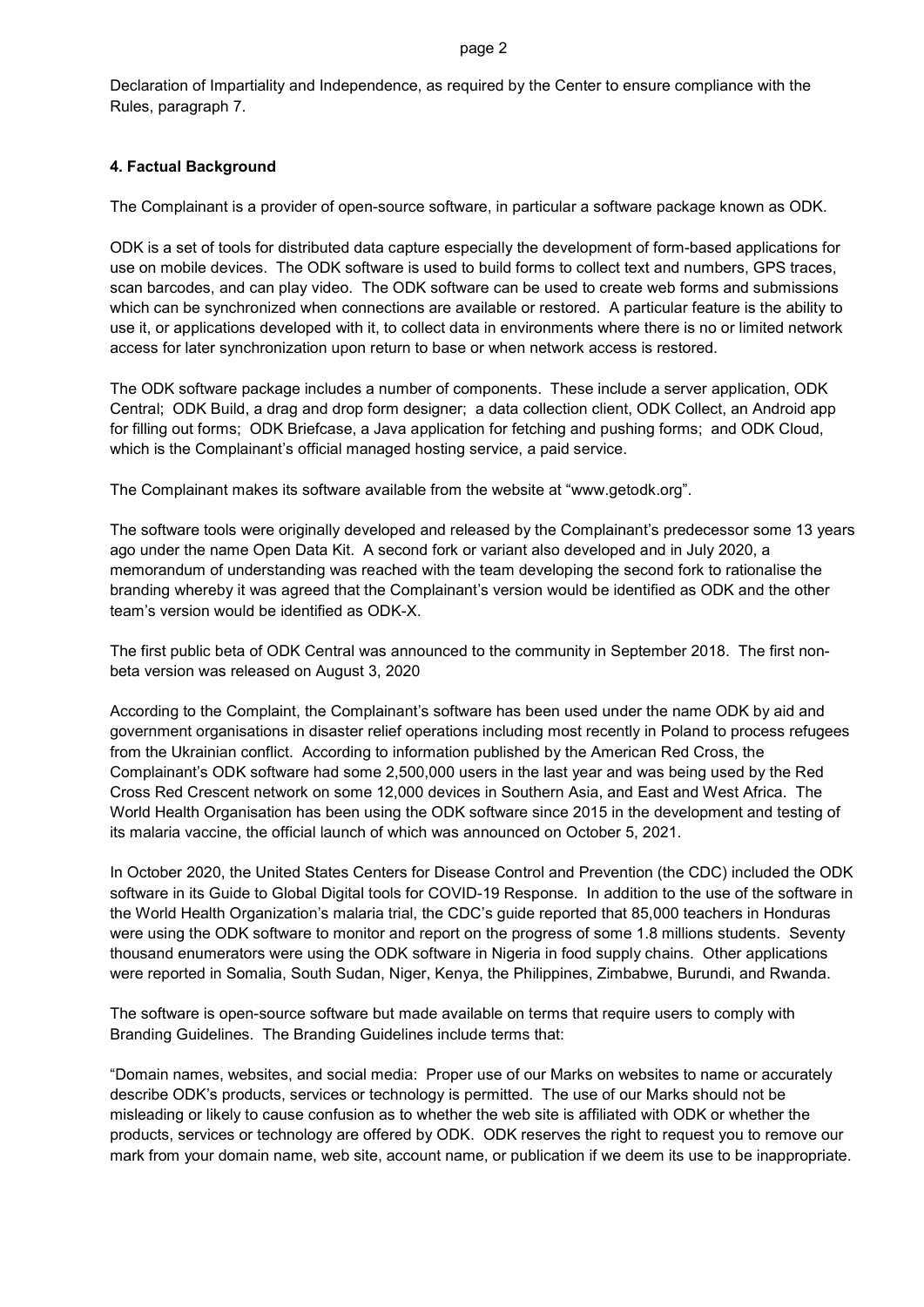- Individuals or organizations must not use a "odk" or "getodk" top-level domain. Any principal or secondary level domain name, with or without commercial intent, should not be identical to or virtually identical to any of our Marks.

- Individuals or organizations should not use "\*odk\*" or "\*getodk\*" in their domain names. Do not register any domain name containing our Marks and do not claim any trademark or similar proprietary rights in the domain name. For example, "ODKtech.com", "ODK-group.com", or "GetODKNow.com" are not allowed without asking for permission.

- Non-commercial projects may use "odk" or "getodk" in their domain names, but should ask for permission before registering the domain. ODK may register the domain and point it to the name servers provided by the requester or instruct the requester to do so.

# $[....]$ "

There are also a range of prohibited uses including use of the ODK Marks in any way that suggests an affiliation with or endorsement by ODK if it is not true.

According to the Response, the Respondent registered the disputed domain name on August 22, 2021. Until recently, it resolved to an active website. Shortly before the Complaint was filed, the website featured prominently on the top left of the landing page a "logo" – ODK Central Managed Services (in which the words "Managed Services" are in much smaller type than "ODK CENTRAL"). The introductory paragraph on the landing page stated:

### "Accelerated ODK solution to get started

With years of experience in data collection and managing ODK our expert system engineers are ready to provide you managed ODK central services on our managed Cloud or other providers like google [sic] Cloud, AWS, Digital Ocean etc."

Other sections included prominent headings "ODK Central – Collect Data", "ODK Central – Cloud Deployed The quickest way to start" and "Why ODK Central Nextgen cloud services."

In the footer of the page, there is a copyright notice "Copyright © 2022 ODK Central (Managed Services). All Rights Reserved." At the very bottom of the page there was a statement in small type "A company by Nextgen Global Ltd UK".

According to the Complaint, the Respondent's registration of the disputed domain name and the associated website came to the Complainant's attention when contacted by a customer who had mistakenly sought to subscribe to the Respondent's services in the belief it was dealing with the Complainant. At that time, the Respondent appeared to be offering to provide "Standard" service for USD 95 per month, "Professional" service for USD 249 per month, and "Custom" service on application.

The Complainant first lodged a DMCA notice which led to some changes to the website. There was also correspondence between the Respondent, an associated director of the NextGen company and the Complainant in November and December 2021 into January 2022.

At the outset of the correspondence, the Complainant asked the Respondent if there was "a demo" of the Respondent's services as the link on the website was not working. The Respondent's reply acknowledged that the website was not fully functional as it was still under development.

At the point where the Complainant pointed out that the disputed domain name itself was misleading and in breach of the Branding Guidelines, the Respondent's representative rejected the Complainant's proposal to transfer the disputed domain name for out of pocket costs and a small premium: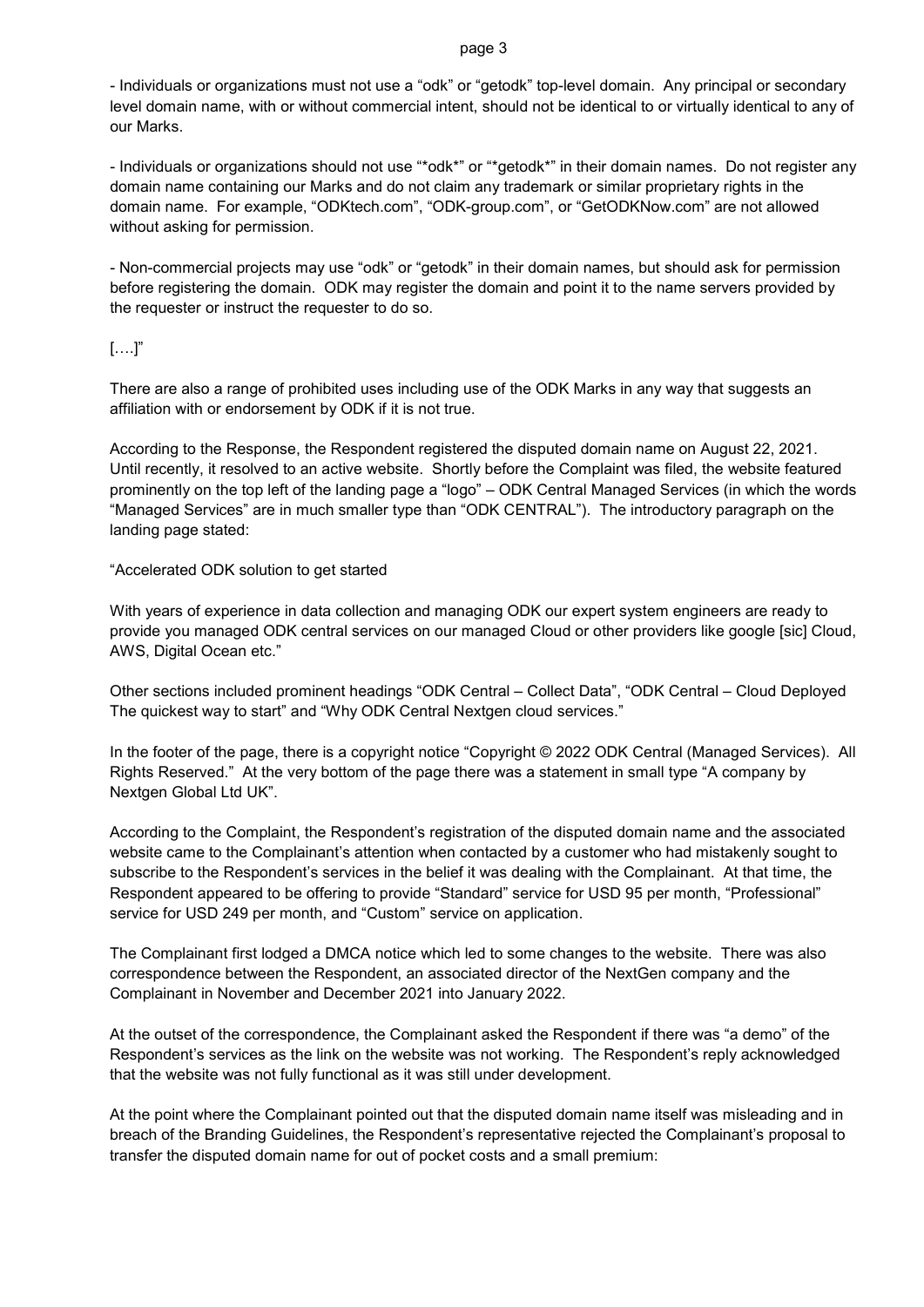"but [the] business that can be generated with our domain name makes it a high value domain. So selling it for less than USD 100k is not feasible at this point."

On March 18, 2022, the Complainant applied to register ODK as a trademark in the United States in respect of downloadable software in International Class 9. That application is still pending and not been assigned to an examining attorney yet.

In the Response, the Respondent states (among other things):

"To avoid further trademark issues i have discontinued using ODKCENTRAL.com as main domain. And i am going to list it for sale on domain markets. If Mr Yaw want it he should send me an offer. I think i do have this right to sell as i have registered the domain before any trademark was there."

At the time this decision is being prepared, the disputed domain name redirects to a website at "www.datalogics.org" from which the Respondent appears to offer paid services to set up and operate an ODK server.

This website is headed with a "Data Logics Managed Services" logo. It has a number of sections with headings like "Accelerated ODK solution to get started" and "ODK Central - Collect Data" with extensive references to "ODK".

At the bottom of the page, the browser is directed "Contact with your queries at support@datalogics.org".

The footer repeats the "Data Logics Managed Services" logo with a strapline "Our services are based on ODK Central (an Open Source Software) for Data Collection." It also includes a copyright notice "Copyright © 2022 Data Logics Ltd (ODK Managed Services). All Rights Reserved." and ends with a notice "Ownership of all logos, trademarks, and registered trademarks is retained by the respective owners. The names of companies, products, and services mentioned on this website are only for identifying reasons. The use of these names, logos, and trademarks does not indicate that they are endorsed."

### **5. Discussion and Findings**

Paragraph 4(a) of the Policy provides that in order to divest the Respondent of the disputed domain name, the Complainant must demonstrate each of the following:

(i) the disputed domain name is identical or confusingly similar to a trademark or service mark in which the Complainant has rights; and

- (ii) the Respondent has no rights or legitimate interests in respect of the disputed domain name; and
- (iii) the disputed domain name has been registered and is being used in bad faith.

Paragraph 15(a) of the Rules directs the Panel to decide the Complaint on the basis of the statements and documents submitted and in accordance with the Policy, these Rules and any rules and principles of law that it deems applicable.

The Complainant has sought leave to make a supplemental filing to address matters which have arisen in the Response and since the Complaint was filed which it could not therefore reasonably have anticipated or to correct a potential misunderstanding.

Apart from documents requested by the Panel pursuant to paragraph 12 of the Rules, neither the Policy nor the Rules expressly provide for supplemental filings. Their admissibility is therefore in the discretion of the Panel bearing in mind the requirements under paragraph 10 of the Rules to ensure that the proceeding is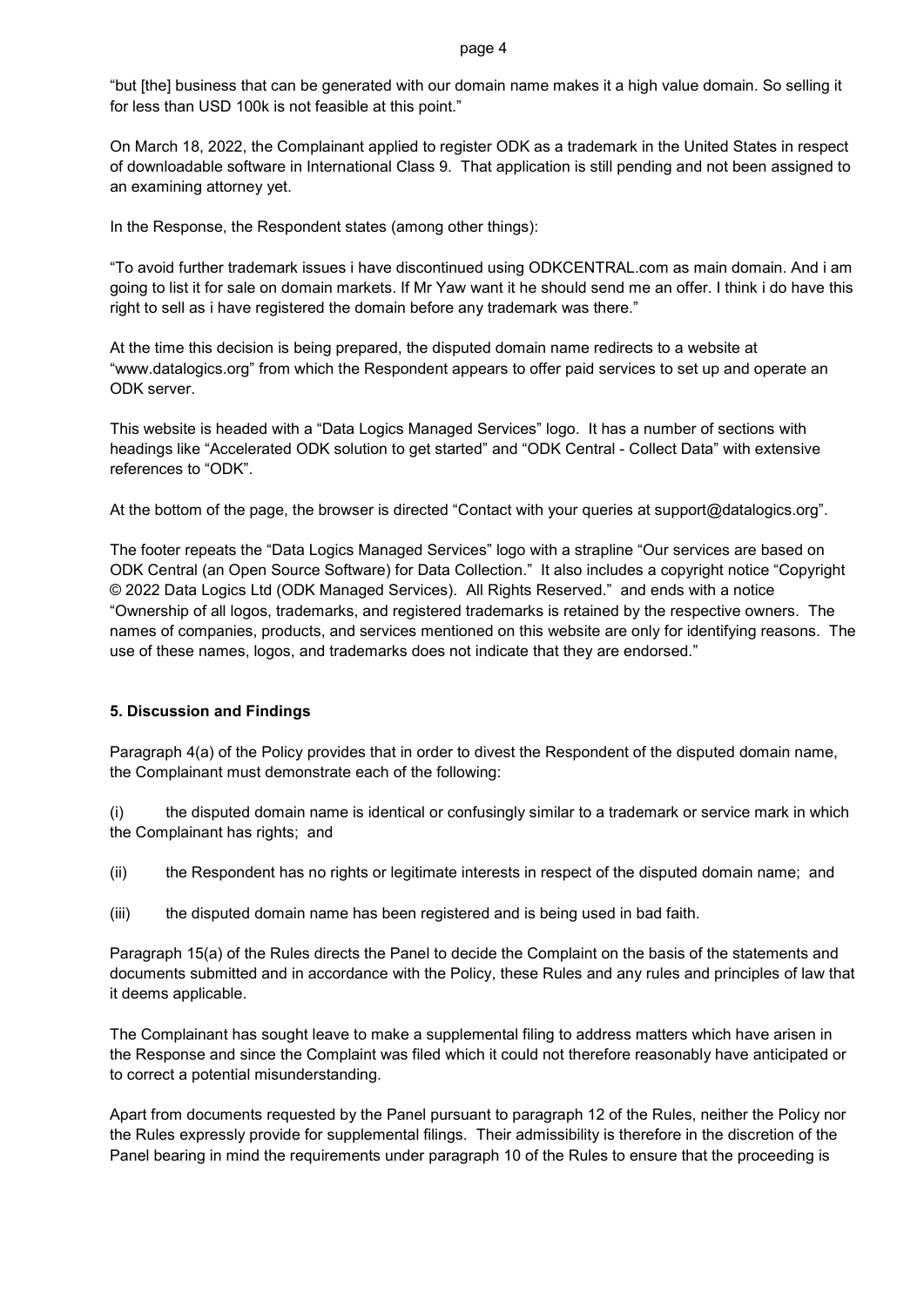conducted with due expedition and both parties are treated equally, with each party being given a fair opportunity to present its case.

The Panel accepts it was prudent for the Complainant to make the supplemental filing in light of the arguments made in the Response and, for that reason, will admit it into the record.

### **A. Identical or Confusingly Similar**

The first element that the Complainant must establish is that the disputed domain name is identical with, or confusingly similar to, the Complainant's trademark rights.

There are two parts to this inquiry: the Complainant must demonstrate that it has rights in a trademark at the date the Complaint was filed and, if so, the disputed domain name must be shown to be identical or confusingly similar to the trademark.

As the Respondent points out, the Complainant does not have or rely on a registered trademark. The Complaint, however, is based on the Complainant's claim to rights in ODK as an unregistered trademark. It has long been recognised that rights in an unregistered trademark, if proven, can satisfy the requirement for trademark rights under the Policy. See *e.g.*, WIPO Overview of WIPO Panel Views on Selected UDRP Questions, Third Edition (["WIPO Overview 3.0"](https://www.wipo.int/amc/en/domains/search/overview3.0/)), section 1.3.

As section 1.3 of the [WIPO Overview 3.0](https://www.wipo.int/amc/en/domains/search/overview3.0/) sets out, however, a successful claim of rights in an unregistered trademark requires the Complainant to demonstrate that the posited sign has in fact become a distinctive identifier associated by the relevant public with the Complainant's relevant goods and services. For this purposes, specific evidence supporting the acquired distinctiveness must be provided not just a bare assertion. That is particularly the case where, as here, the posited trademark is a three-letter acronym.

[WIPO Overview 3.0,](https://www.wipo.int/amc/en/domains/search/overview3.0/) section 1.3 provides that relevant evidence could include a range of factors such as (i) the duration and nature of use of the mark, (ii) the amount of sales under the mark, (iii) the nature and extent of advertising using the mark, (iv) the degree of actual public (*e.g.,* consumer, industry, media) recognition, and (v) consumer surveys. These factors are matters which would typically be addressed but are in the end only illustrative of the matters which may support a claim to rights in an unregistered trademark. It is always necessary to consider the import of the evidence actually advanced in the particular case.

In the present case, the Complainant has provided evidence that its software has been provided extensively around the world in many countries under or by reference to the sign ODK and, at least since August 2020, one of the core components has been designated ODK Central. Moreover, the Complainant has provided evidence that key players in the market for software of the kind provided by the Complainant recognise that ODK distinguishes the Complainant's software from other sources. These players include global organisations like the World Health Organisation and the Red Cross Red Crescent network and a leading authority on infectious diseases control, the United States CDC.

Moreover, it scarcely needs the Complainant's supplemental filing to point out that the very nature of the use made by the Respondent and the services it seeks to provide from its website is predicated on the Respondent's expectation that the public recognises ODK as signifying the Complainant's software application and products made using it.

Accordingly, the Panel finds that the Complainant has proven for the purposes of the Policy ownership of ODK and at least arguably ODK Central as an unregistered trademark for its software application.

The second stage of this inquiry simply requires a visual and aural comparison of the disputed domain name to the proven trademarks. This test is narrower than and thus different to the question of "likelihood of confusion" under trademark law. Therefore, questions such as the scope of the trademark rights, the geographical location of the respective parties and other considerations that may be relevant to an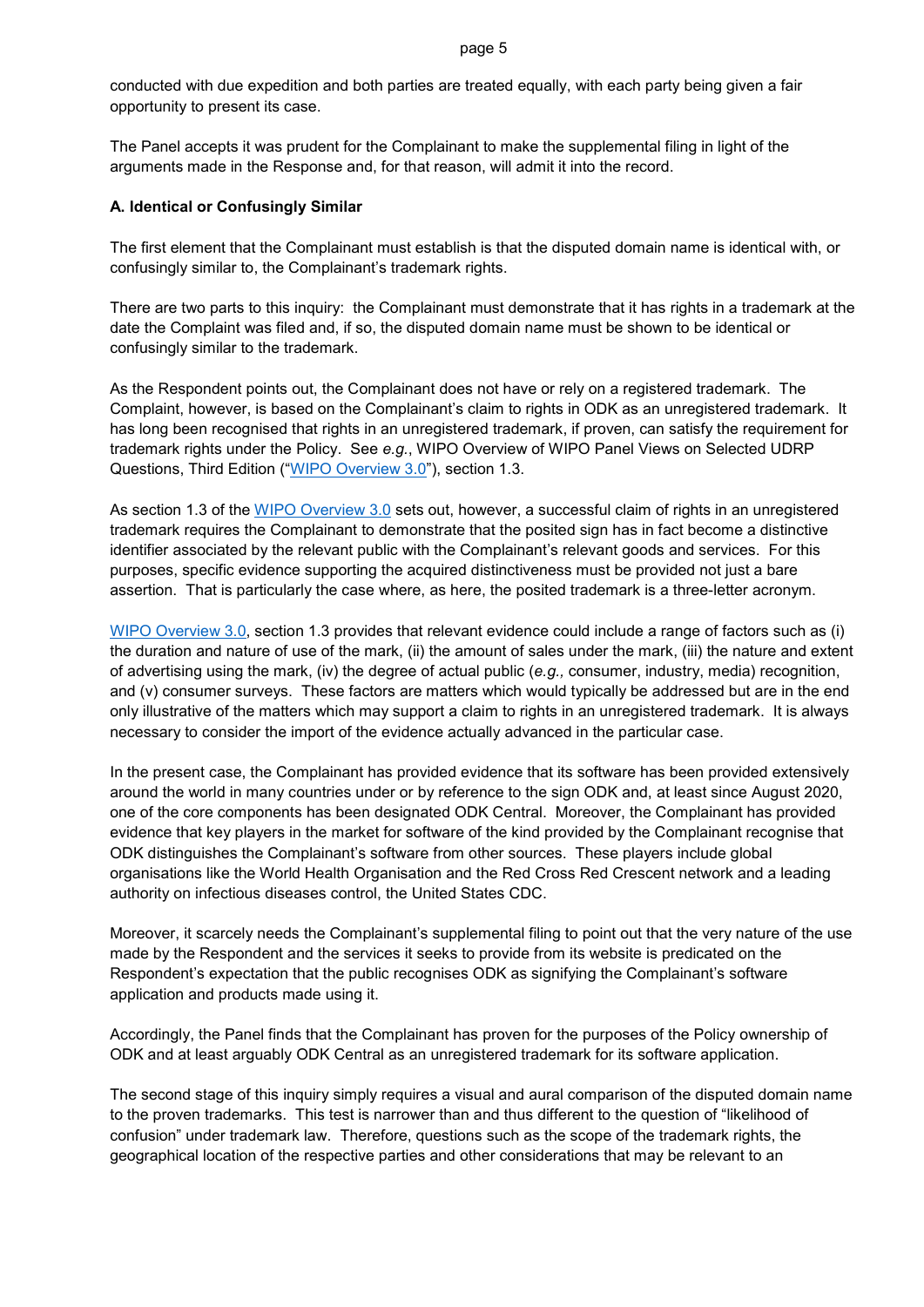assessment of infringement under trademark law are not relevant at this stage. Such matters, if relevant, may fall for consideration under the other elements of the Policy. See *e.g*., [WIPO Overview 3.0,](https://www.wipo.int/amc/en/domains/search/overview3.0/) section 1.7.

In undertaking that comparison, it is permissible in the present circumstances to disregard the generic Top-Level Domain (gTLD) component as a functional aspect of the domain name system. [WIPO Overview 3.0,](https://www.wipo.int/amc/en/domains/search/overview3.0/) section 1.11.

Disregarding the ".com" gTLD, the disputed domain name consists of the Complainant's core trademark, ODK, and the term "central". As this requirement under the Policy is essentially a standing requirement, the addition of such a term does not preclude a finding of confusing similarity. See *e.g.*, [WIPO Overview](https://www.wipo.int/amc/en/domains/search/overview3.0/) 3.0, section 1.8. Apart from anything else, the Complainant's trademark remains visually and aurally recognisable within the disputed domain name. Indeed, it is at least arguable that the disputed domain name is identical to the branding of the Complainant's server component, ODK Central. However, it is unnecessary to decide the case on that basis.

Accordingly, the Panel finds that the Complainant has established that the disputed domain name is confusingly similar to the Complainant's trademark and the requirement under the first limb of the Policy is satisfied.

# **B. Rights or Legitimate Interests**

The second requirement the Complainant must prove is that the Respondent has no rights or legitimate interests in the disputed domain name.

Paragraph 4(c) of the Policy provides that the following circumstances can be situations in which the Respondent has rights or legitimate interests in a disputed domain name:

(i) before any notice to [the Respondent] of the dispute, [the Respondent's] use of, or demonstrable preparations to use, the [disputed] domain name or a name corresponding to the [disputed] domain name in connection with a *bona fide* offering of goods or services; or

(ii) [the Respondent] (as an individual, business, or other organization) has been commonly known by the [disputed] domain name, even if [the Respondent] has acquired no trademark or service mark rights; or

(iii) [the Respondent] is making a legitimate noncommercial or fair use of the [disputed] domain name, without intent for commercial gain to misleadingly divert consumers or to tarnish the trademark or service mark at issue.

These are illustrative only and are not an exhaustive listing of the situations in which a respondent can show rights or legitimate interests in a domain name.

The onus of proving this requirement, like each element, falls on the Complainant. Panels have recognized the difficulties inherent in proving a negative, however, especially in circumstances where much of the relevant information is in, or likely to be in, the possession of the respondent. Accordingly, it is usually sufficient for a complainant to raise a *prima facie* case against the respondent under this head and an evidential burden will shift to the respondent to rebut that *prima facie* case. The ultimate burden of proof, however, remains with the Complainant. See *e.g*., [WIPO Overview 3.0,](https://www.wipo.int/amc/en/domains/search/overview3.0/) section 2.1.

The Complainant does not object to the Respondent providing services to users and potential users of the Complainant's software. Nor does the Complainant object to some use of its trademark on the Respondent's website to refer to the Complainant's software appropriately.

However, the Complainant states that it has not authorised the Respondent to use the disputed domain name. Nor is the Respondent affiliated with it.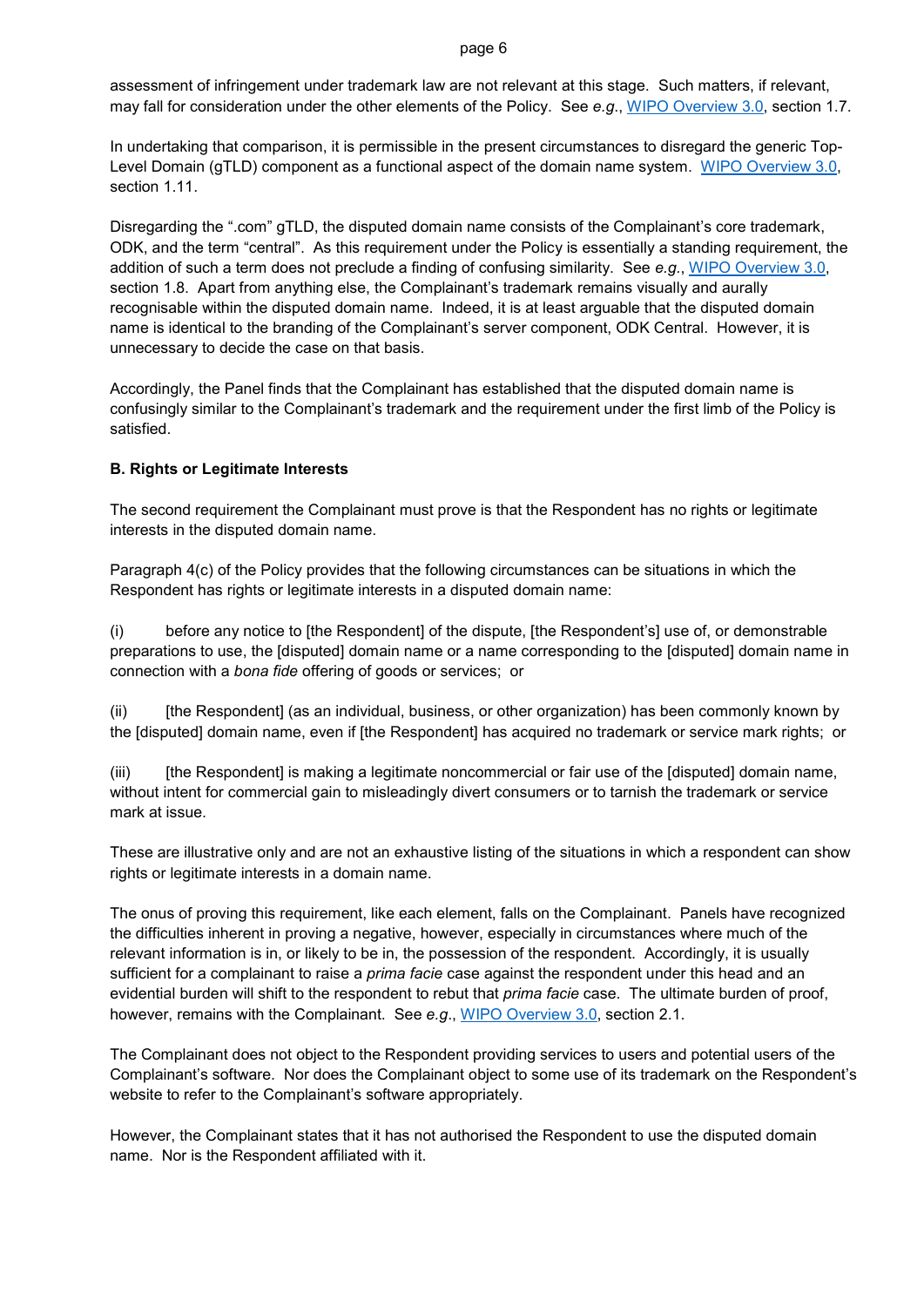The disputed domain name is not derived from the Respondent's name. Nor is there any suggestion of some other name by which the Respondent is commonly known from which the disputed domain name could be derived. There is no suggestion that the Respondent holds any trademarks for the disputed domain name.

The Respondent registered the disputed domain name after the Complainant began using its trademark.

In addition, the Complainant points out that the Respondent's disputed domain name involves use in contravention of the Branding Guidelines which, according to the Complainant, form part of the terms on which the Respondent can use the Complainant's software. Further, the nature and content of the disputed domain name itself carries with it a high risk of implied affiliation. See [WIPO Overview 3.0,](https://www.wipo.int/amc/en/domains/search/overview3.0/) section 2.5.

Moreover, the content of the Respondent's website conveyed the impression that it is the Complainant's official website or, at least, it can reasonably be misunderstood as that. And also, as the Complainant contends, the website (at least before the Complaint was filed did not clearly disclose the nature of the Respondent's relationship with the Complainant. While the disputed domain name is redirecting to a website with a different URL and using a "Data Logics" logo, the nature of the Respondent's relationship with the Complainant is not clearly disclosed and, further, the use of the disputed domain name to redirect to that website carries a very high risk of implied affiliation contrary to fact.

These matters, taken together, are more than sufficient to establish a *prima facie* case under the Policy that the Respondent has no rights or legitimate interests in the disputed domain name.

The Respondent contends that his search prior to registering the disputed domain name confirmed the Complainant did not own any trademark rights. The Respondent may also contend that the Complainant does not have rights as it is not using the trademark commercially.

It is correct that the Complainant does not hold any registered trademarks, however as discussed in section 5.A. above, the Complainant's rights under the Policy are not limited to registered trademarks only.

Secondly, it should be noted that the fact that the Complainant makes available open-source software does not provide the Respondent with rights or legitimate interests or exclude the Complainant's right to bring a Complaint under the Policy. See *e.g.*, *Mozilla Foundation and Mozilla Corporation v. Whois Privacy, Private by Design, LLC / Nguyen Vo, Dao Nguyen, Phuc Tran, Tran Vu, Phuc Nguyen, and Alex James*, WIPO Case No. [D2021-0310,](https://www.wipo.int/amc/en/domains/search/text.jsp?case=D2021-0310) in relation to the Mozilla Firefox browser software. In addition, it appears from the Complainant's website that it does in fact offer paid services for its ODK Cloud managed hosting service.

Accordingly, the Panel finds the Complainant has established the second requirement under the Policy also.

### **C. Registered and Used in Bad Faith**

Under the third requirement of the Policy, the Complainant must establish that the disputed domain name has been both registered and used in bad faith by the Respondent. See *e.g.*, *Burn World-Wide, Ltd. d/b/a BGT Partners v. Banta Global Turnkey Ltd* WIPO Case No. [D2010-0470.](https://www.wipo.int/amc/en/domains/decisions/html/2010/d2010-0470.html)

Paragraph 4(b) identifies situations which my demonstrate that registration or use of a disputed domain name was not in bad faith under the Policy:

For the purposes of paragraph 4(a)(iii), the following circumstances, in particular but without limitation, if found by the Panel to be present, shall be evidence of the registration and use of [the disputed] domain name in bad faith:

(i) circumstances indicating that [the Respondent] has registered or [the Respondent has] acquired the [disputed] domain name primarily for the purpose of selling, renting, or otherwise transferring the [disputed] domain name registration to the Complainant who is the owner of the trademark or service mark or to a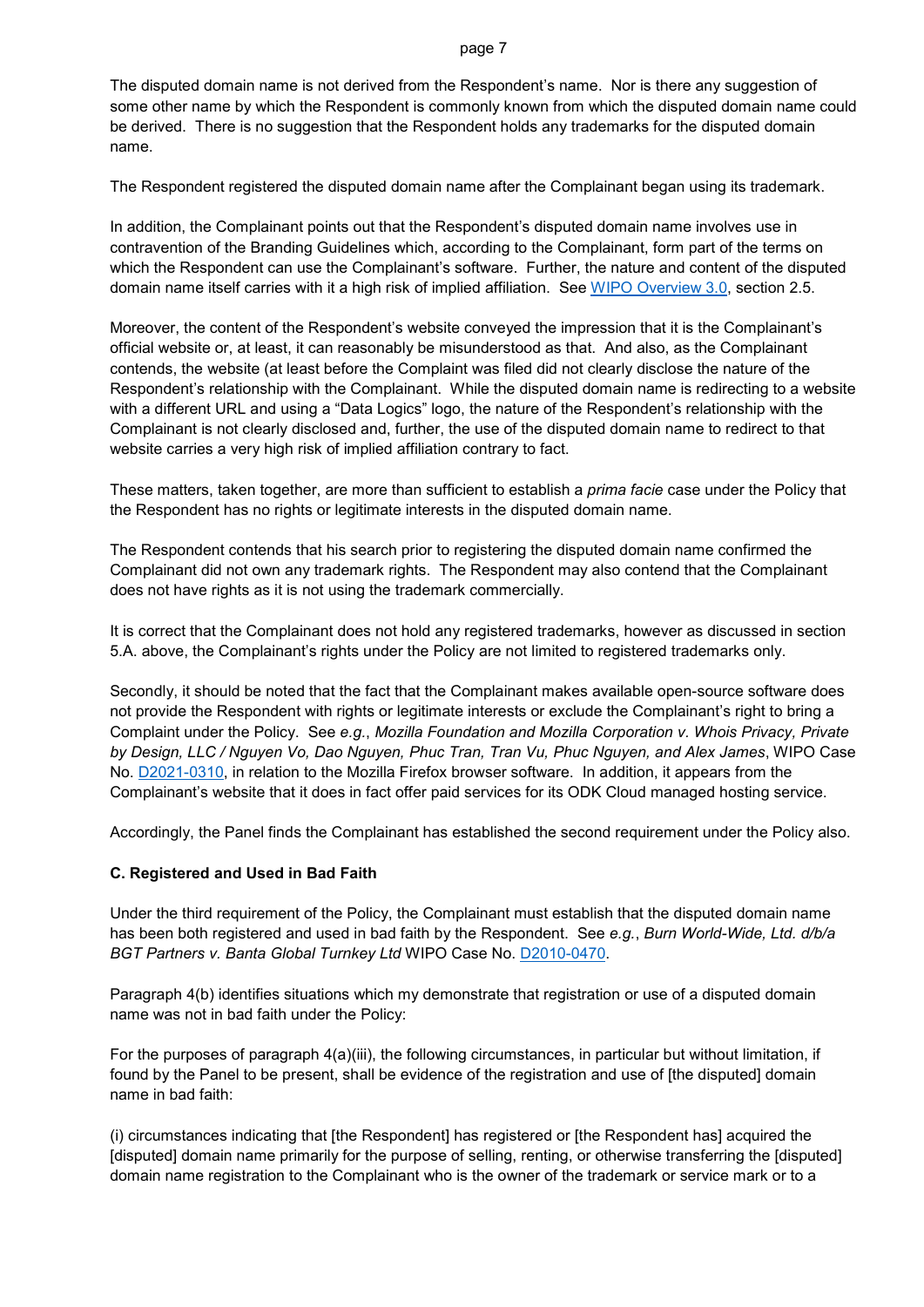competitor of that Complainant, for valuable consideration in excess of [the Respondent's] documented outof-pocket costs directly related to the [disputed] domain name; or

(ii) [the Respondent has] registered the [disputed] domain name in order to prevent the owner of the trademark or service mark from reflecting the mark in a corresponding domain name, provided that [the Respondent has] engaged in a pattern of such conduct; or

(iii) [the Respondent has] registered the [disputed] domain name primarily for the purpose of disrupting the business of a competitor; or

(iv) by using the [disputed] domain name, [the Respondent has] intentionally attempted to attract, for commercial gain, Internet users to [the Respondent's] web site or other on-line location, by creating a likelihood of confusion with the Complainant's mark as to the source, sponsorship, affiliation, or endorsement of [the Respondent's] website or location or of a product or service on [the Respondent's] web site or location.

When the Complainant contacted the Respondent about a link to a demonstration of the Respondent's product offering as the link on the Respondent's website was not active, the Respondent acknowledged that his, or the associated company's, website was still in development. Accordingly, it is not clear from the record in this case if the Respondent is in fact offering the services purported to be offered from the website to which the disputed domain name resolves. For present purposes, the Panel proceeds on the basis that the Respondent, or the associated company, is genuinely offering the services advertised on the website.

Generally speaking, a finding that a domain name has been registered and is being used in bad faith requires an inference to be drawn that the respondent in question has registered and is using the disputed domain name to take advantage of its significance as a trademark owned by (usually) the complainant.

In the present case, there cannot be any doubt that the Respondent was well aware of the Complainant's trademark before registering the disputed domain name as the Respondent's services are directed at users and potential users of the Complainant's ODK software.

The nature or content of the disputed domain name also carries with it a very high risk of (at least) implied affiliation with the Complainant and its trademark. Apart from anything else, the distinctive element of the disputed domain name is the Complainant's trademark, ODK. The second element, the word "central", does not dispel or reduce that risk. First, it indicates or implies that it is the main or central point to access the Complainant's software. Secondly, the combined expression ODK Central is the name of the server component of the Complainant's software and so compounds the risk.

While the Respondent claims, mistakenly, to have thought the Complainant did not have trademark rights, the Panel considers it very likely that the Respondent appreciated the likelihood for confusion about the source, sponsorship or affiliation of a website using the disputed domain name when registering the disputed domain name.

The way the Respondent, or the associated company, used the disputed domain name following its registration reinforces that conclusion as, contrary to the Respondent's view, the Panel considers the content of the website could readily be misunderstood as the Complainant's website or provided in association with or endorsement by the Complainant. There was certainly no clear disclosure on the website of the nature of the relationship. Also, there is some, albeit limited, evidence of customer confusion.

Furthermore, while the Respondent was prepared to make changes to the content of the website in the face of the Complainant's objections, the Respondent was not prepared to surrender the disputed domain name. Instead, that the Respondent fully appreciated the value of the disputed domain name is further indicated by his fellow director's claim the disputed domain name was worth at least USD 100,000.